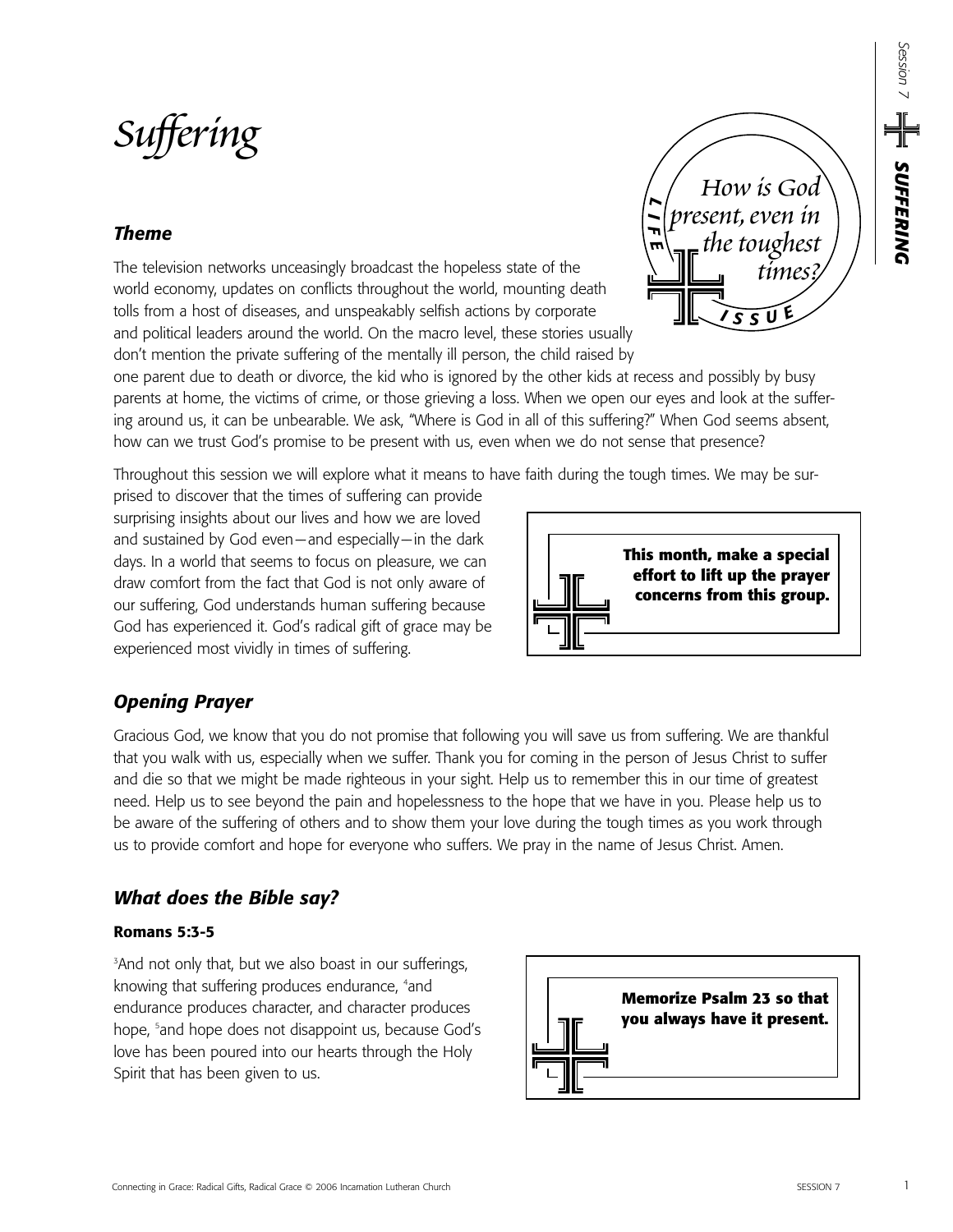## **2 Corinthians 4:7-12**

7 But we have this treasure in clay jars, so that it may be made clear that this extraordinary power belongs to God and does not come from us. <sup>a</sup>We are afflicted in every way, but not crushed; perplexed, but not driven to despair; <sup>9</sup>persecuted, but not forsaken; struck down, but not destroyed; <sup>10</sup>always carrying in the body the death of Jesus, so that the life of Jesus may also be made visible in our bodies. 11For while we live, we are always being given up to death for Jesus' sake, so that the life of Jesus may be made visible in our mortal flesh. <sup>12</sup>So death is at work in us, but life in you.

## **Psalm 23:1-6**

- The LORD is my shepherd, I shall not want.
- He makes me lie down in green pastures; he leads me beside still waters;
- <sup>3</sup> he restores my soul. He leads me in right paths for his name's sake.
- <sup>4</sup> Even though I walk through the darkest valley, I fear no evil; for you are with me; your rod and your staff they comfort me.
- You prepare a table before me in the presence of my enemies; you anoint my head with oil; my cup overflows.
- Surely goodness and mercy shall follow me all the days of my life, and I shall dwell in the house of the LORD my whole life long.

#### **Think About…**

- Circle the words in these verses that provide the most hope for you today. Which words might you share with someone who is going through a tough time? (Romans 5, 2 Corinthians 4, Psalm 23)
- Tell about a person you know who has suffered with grace and hope rather than allowing it to overwhelm him or her. (Romans 5)
- What do you think Paul means when he talks about boasting in suffering? What might be the benefit of boasting in suffering? (Romans 5)
- Paul refers to our bodies as "jars of clay." In what ways does looking at our physical beings in this manner actually provide us with hope and allow us to more fully trust God's promises? How does this way of looking at our physical state compare to the way our culture regards our bodies? Which is more helpful for you? (2 Corinthians 4)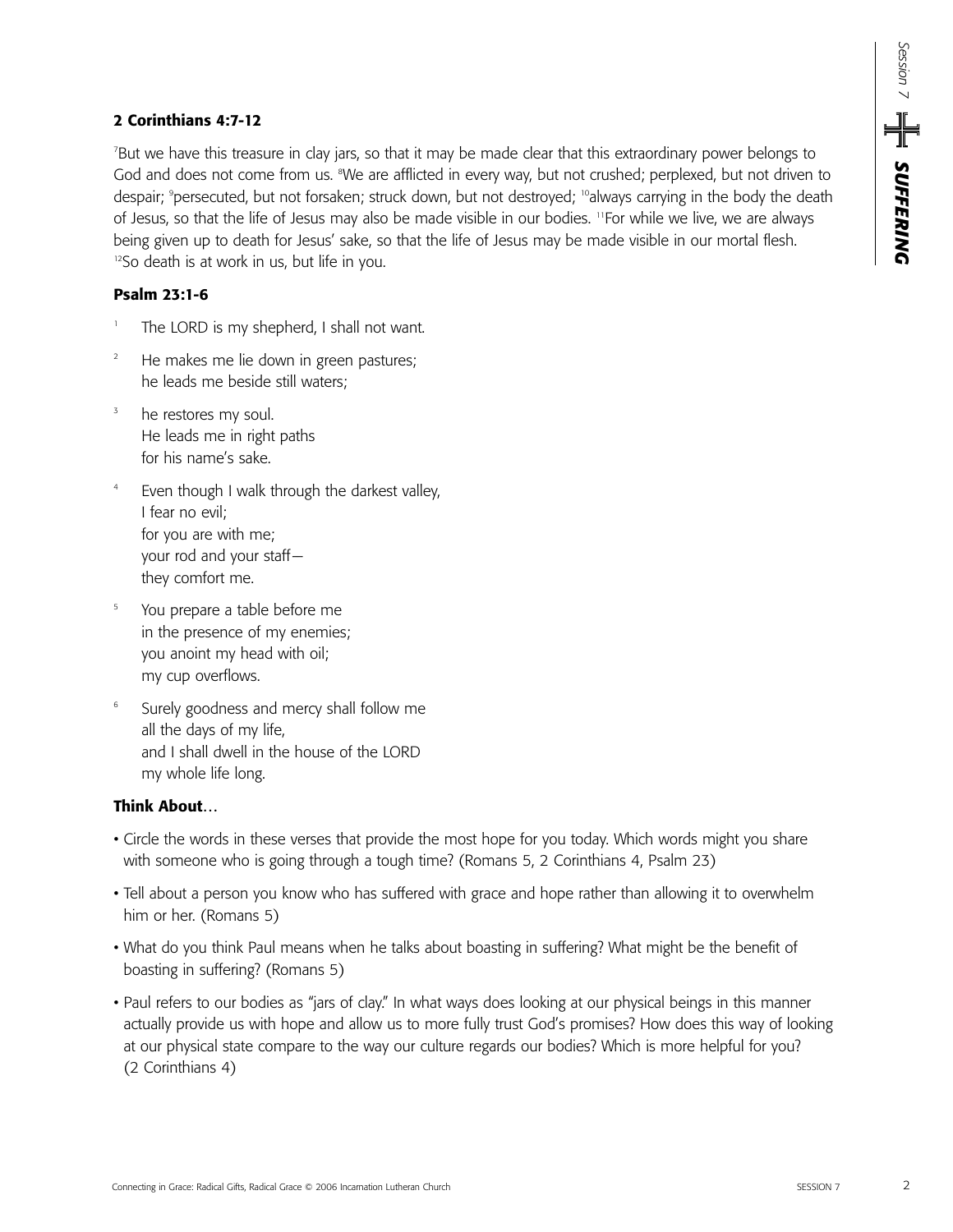## *What do others say?*

Psalm 23 is a passage that seems to speak across generations. For good reason, it is a favorite to many as it is filled with powerful images, bears a message of promise and hope, and is deeply personal in tone—especially as the language shifts from descriptions of the Lord to declarations to the Lord, from "He makes me lie down in green pastures" to "I fear no evil; for you are with me."



Sadly, many people connect Psalm 23 primarily with funerals, largely, I think, because of the wording in certain Bible translations. In the Bible I received for Confirmation (Revised Standard Version), verse 4 spoke of "the valley of the shadow of death" but more recent translations—including the New Revised Standard Version (NRSV) and Today's New International Version (TNIV)—say "Even though I walk *through the darkest valley*, I fear no evil; for you are with me; your rod and your staff—they comfort me." It may be a subtle difference, but it is important because Psalm 23 is not only for times of death. Instead, it is the promise of God's presence, comfort, and protection as we journey through the darker times of life—the threat may be real, but it is not to be feared, because even in the midst of it God will provide.

The amazing thing about the God we worship is that God is both particular and global. We know that Jesus suffered and died for the sake of the world (see John 3:16), but also for the sake of each of us individually. When it comes to our suffering, God has the capacity to simultaneously focus on each person as an individual *and* on the well-being of the world. The beauty of Psalm 23 is that it describes the many different ways that God is present with us, working to pull us through the darkest valley.

The challenge of suffering, of walking through the darkest valley, is that it is often there that we question if God is present with us at all. In those moments, it is essential to name our suffering to God or to another person. Naming the suffering, calling the thing what it is without censor, is often a source of relief, and some of the burden of it begins to lift. Naming the suffering doesn't have to mean broadcasting it publicly, but instead allowing the community (or a few key people) to intercede on your behalf and it creates space for God to work through God's people on your behalf.

As we walk through the darkest valleys in our lives, it is important to name the emotions we are experiencing without worrying whether it is wrong to feel hopeless, worrying that it makes us less "Christian," or that having these feelings is an indication of a lack of faith. Telling God how we feel is essential. Sometimes yelling at God feels even better. Let it all out—God can handle it! In the darkness of suffering, we want to ask God, "Where are you? I need you" Conversations like this can be deeply healing because God has promised to be with us in whatever circumstances we find ourselves.

As Christians, we believe that God is especially present in our times of suffering. We are loved by a God who wasn't afraid to endure the worst type of human suffering, death on a cross. How is it possible for God be present with us when we feel most alone at our lowest point? At these times, God often meets us through the community of believers. Naming our suffering to another person or to a larger group, allows the community to intercede on our behalf. It also creates space for God to work through others. It can be surprising to realize how must better we feel just having someone sit with us and listen to us during these times. Those who come to us in our times of deepest suffering bring God's presence with them.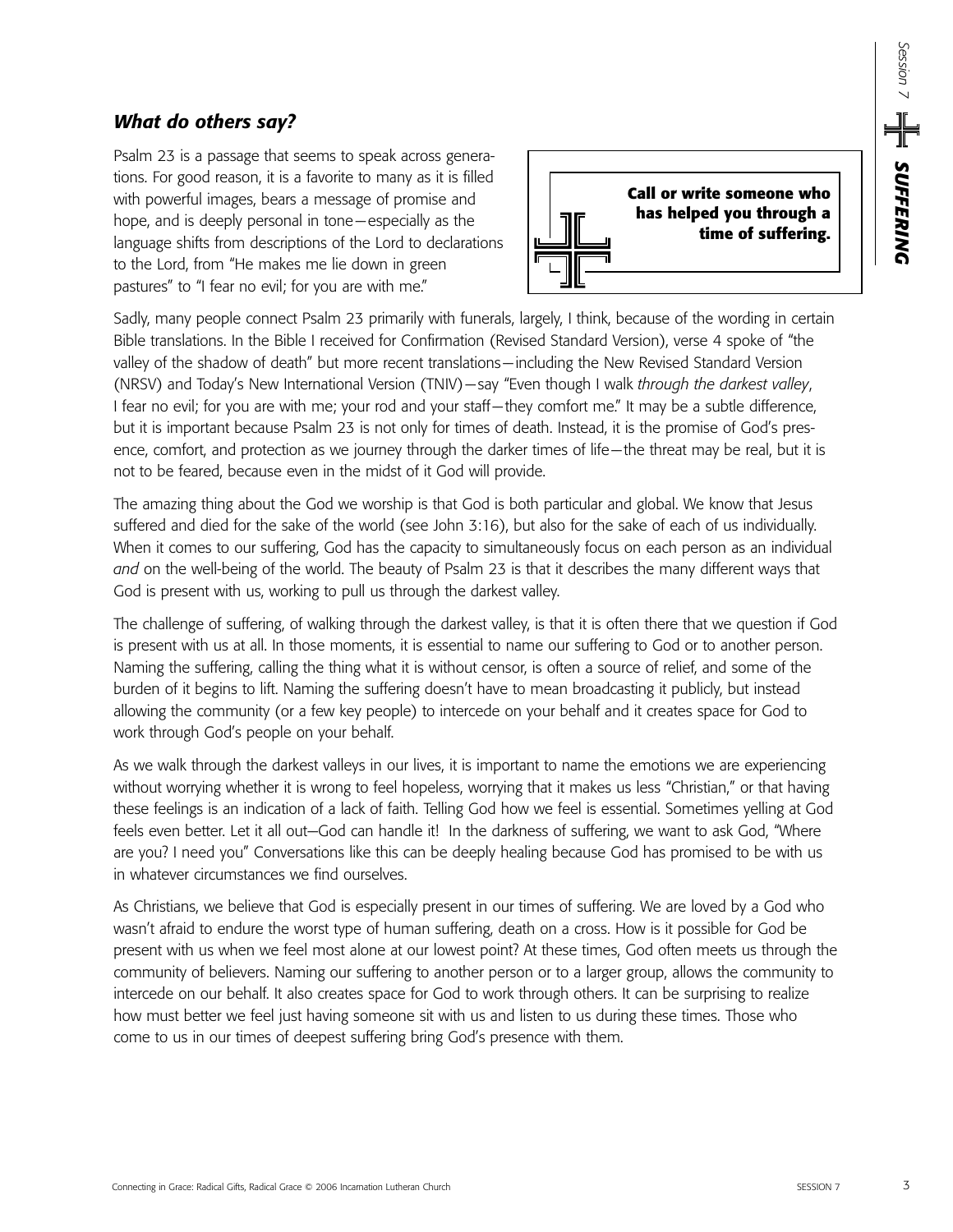At these times, something extraordinary can happen—we can experience God's blessing in the midst of the darkest valley as we experience "God with us" in unexpected ways. It may come through the gift of community surrounding us, through powerful and honest conversations with God in prayer, or through the promise of hope. The psalmist concludes, "Surely goodness and mercy shall follow me all the days of my life, and I shall dwell in the house of the LORD my whole life long." Cling to this promise and watch for moments of God's presence and grace. They are the fuel of hope that carries us through our darkest valleys.

#### **Optional Reflection:**

You may read a selection from *Invitation to Solitude and Silence* by Ruth Haley Barton. Read the last two lines on page 81 through the end of the section on page 83.

> See "Invitation to Solitude and Silence" by Ruth Haley Barton. Copyright © 2004 by Ruth Haley Barton. Published by InterVarsity Press, PO Box 1400, Downers Grove, IL 60515. www.ivpress.com.

#### **Think About…**

Groups that have been together for one or more years may want to use the questions with  $\blacksquare$ 

- **During times of broken-ness or conflict, what are some lessons, promises, or stories from our faith that can** provide guidance, comfort, or hope?
	- When have you or someone close to you experienced the peace of God that can happen after a time of deep grief or sadness? How do these experiences support Psalm 23 and Paul's comments from Romans and 2 Corinthians that we read at the beginning of this session?
	- Tell about something someone did for you or said to you that helped you more than they'll ever know. How did that comment or action affect your day, your life?
	- What words of comfort have been meaningful or helpful to you during a tough time?
	- How do you care for yourself when times are difficult?
	- How have you been a support for others in different ways?
- Are people who are suffering more or less likely to come to a church? What does a faith community offer to someone in that situation? What might keep people who are suffering away from the church?
	- God has given us hope in many ways. What are some simple and ordinary (or significant and extraordinary) signs of hope in the world around us?
	- What Bible story or hymn brings you comfort and hope?
- **Some people find comfort in their faith, others become angry or turn away from God. The Psalms are filled** with examples of both. How would you respond to someone who seems to have turned away from God during a time of suffering?
- What's one question you wish you could ask God directly?
	- What are some of the hidden ways that people suffer? How can we support others, perhaps those we may not even realize are suffering?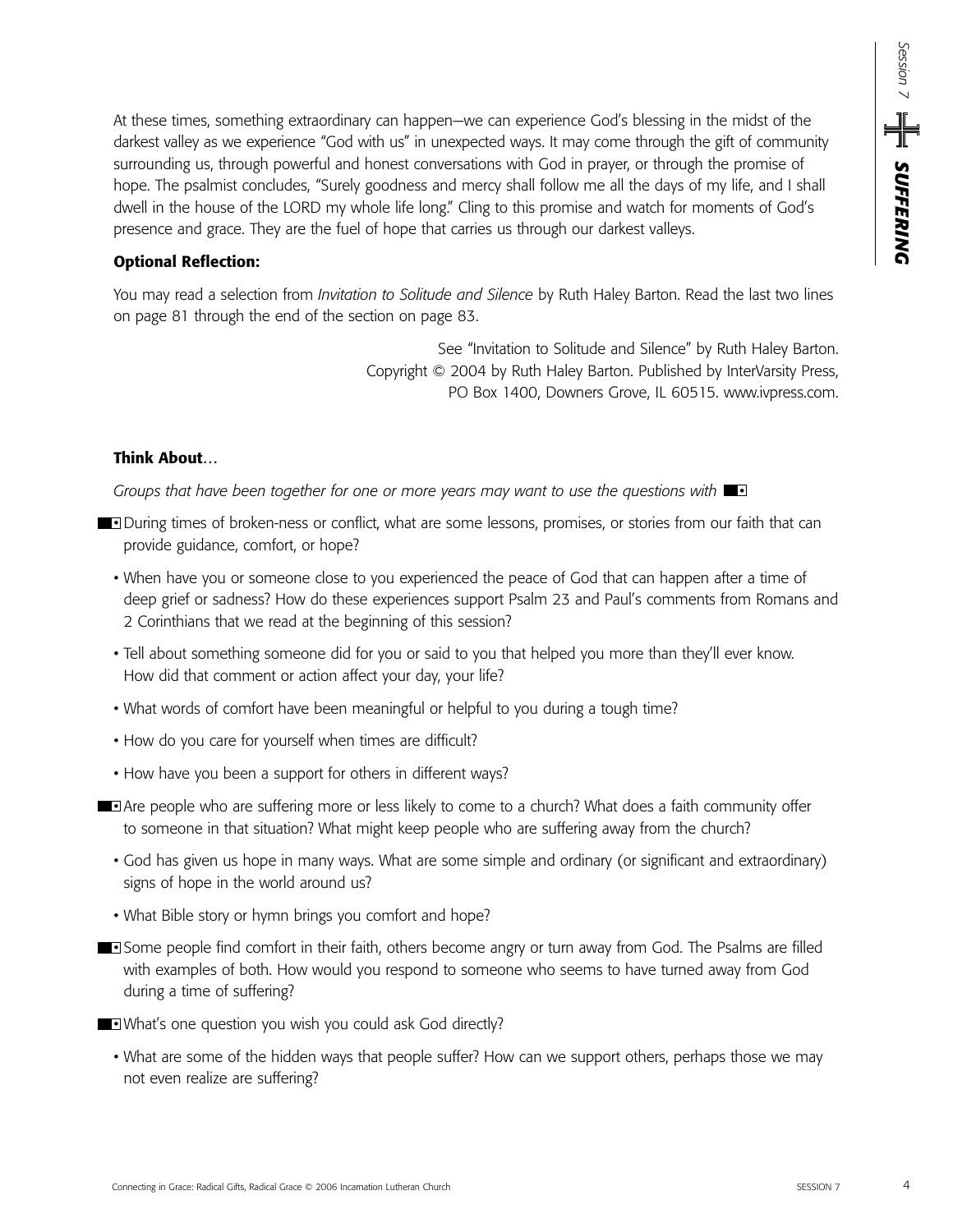- What are some things you have done to alleviate suffering or make a difference on a local, national, or worldwide level?
- How have you experienced hope in a time of suffering? Do any of these signs of hope seem to come from God?

## *What's my response?*

This month, listen and watch for people you know who may be grieving or suffering physically or emotionally. Take time to pray for and comfort these people. Listen with an open heart and be aware of how God may be using you to bring comfort into this situation. Choose one or two of the following activities to try during the month.



• Make a special effort to lift up the prayer concerns from

the group members this month. Keep the prayer concerns list in a private, but well-frequented place for you (a desk drawer that only you use, or possibly in your journal). Next month, be sure to check on those for whom you were praying.

- Read 2 Samuel 1:17-27 to learn about David's lament at the death of his friend Jonathan. Think about a time that you have cried out to God in grief. How has God comforted you in those times? Say a prayer of thanksgiving for God's presence during times of sorrow.
- Meditate on a portion of Psalm 23 each day. Memorize the Psalm so that it is always with you, especially during the tough times in your life.
- Visit or call someone who is grieving the loss of a spouse, child, or friend. Ask what you can do to help. Sometimes, grieving people don't know what they need or want. Offer to bring a dinner or to take them out to lunch. Listen if the person wants to talk, or just sit silently with the person.
- Call or write to someone who has helped you through a time of suffering. Tell them how important they were for you at that time and thank them for walking with you during a difficult time.
- Search the web to learn about suffering somewhere else in the world. Think about what you might be able to do to help alleviate that suffering. One person of faith and perseverance can make a difference in the world.
- Rent the movie *Hotel Rwanda* (R) and discuss the hopeful images that appear among the horror and anger of the Hutus and the incomprehensible suffering of the Tutsis. How does God work through people in terrifying situations?
- If you know someone who is caring for a sick friend or family member, look for opportunities to support this person. Ask the person what would help him or her in this task and offer to do it. If you are part of a group of several people who know this person, organize a group effort.
- Think about someone you know who is going through a difficult time and might especially need your encouragement, love, and prayer support. Think of as many specific ways as you can to reach out to this person in the next few weeks.